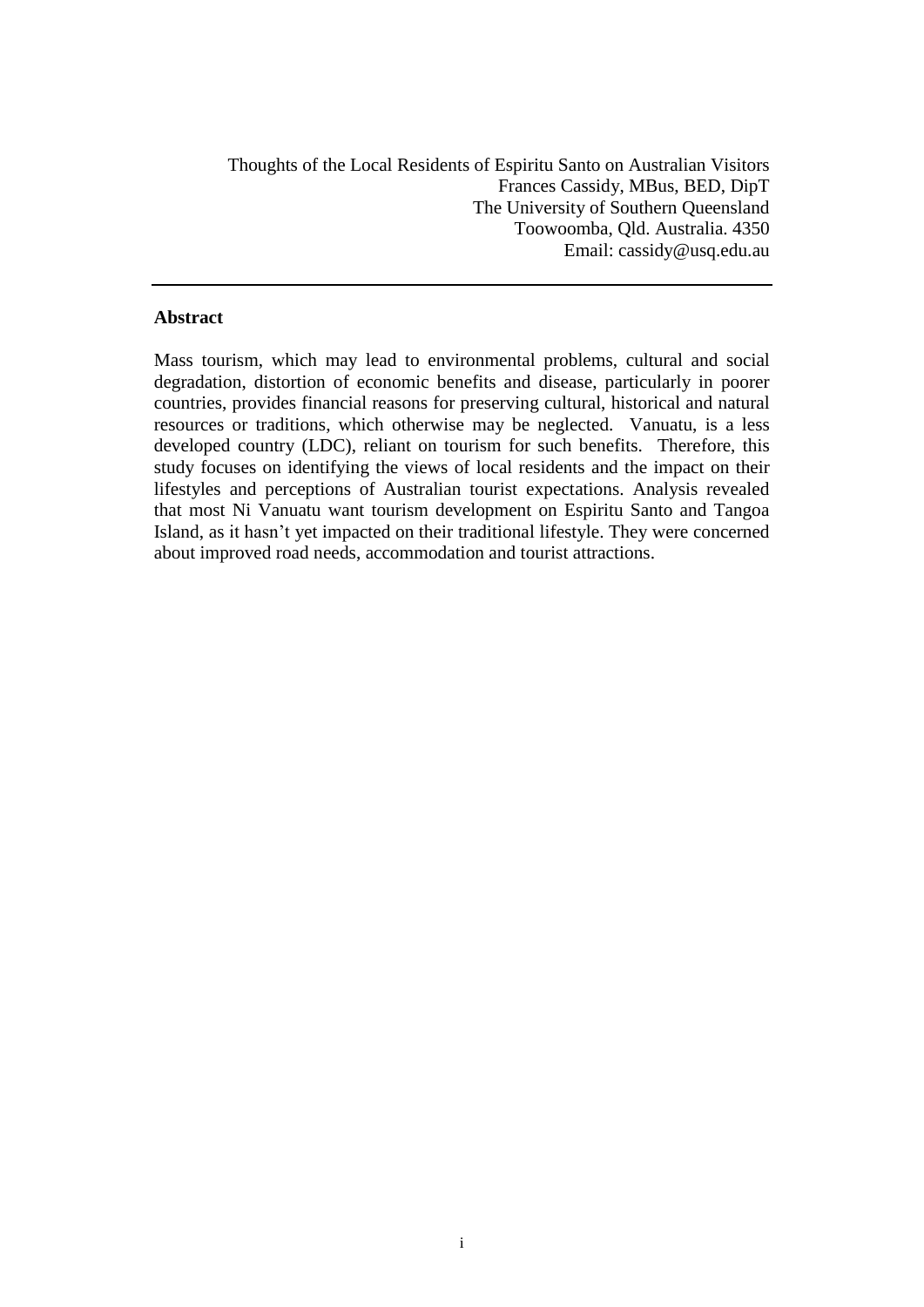Thoughts of the Local Residents of Espiritu Santo on Australian Visitors

### **Abstract**

Mass tourism, which may lead to environmental problems, cultural and social degradation, distortion of economic benefits and disease, particularly in poorer countries, provides financial reasons for preserving cultural, historical and natural resources or traditions, which otherwise may be neglected. Vanuatu, is a less developed country (LDC), reliant on tourism for such benefits. Therefore, this study focuses on identifying the views of local residents and the impact on their lifestyles and perceptions of Australian tourist expectations. Analysis revealed that most Ni Vanuatu want tourism development on Espiritu Santo and Tangoa Island, as it hasn"t yet impacted on their traditional lifestyle. They were concerned about improved road needs, accommodation and tourist attractions.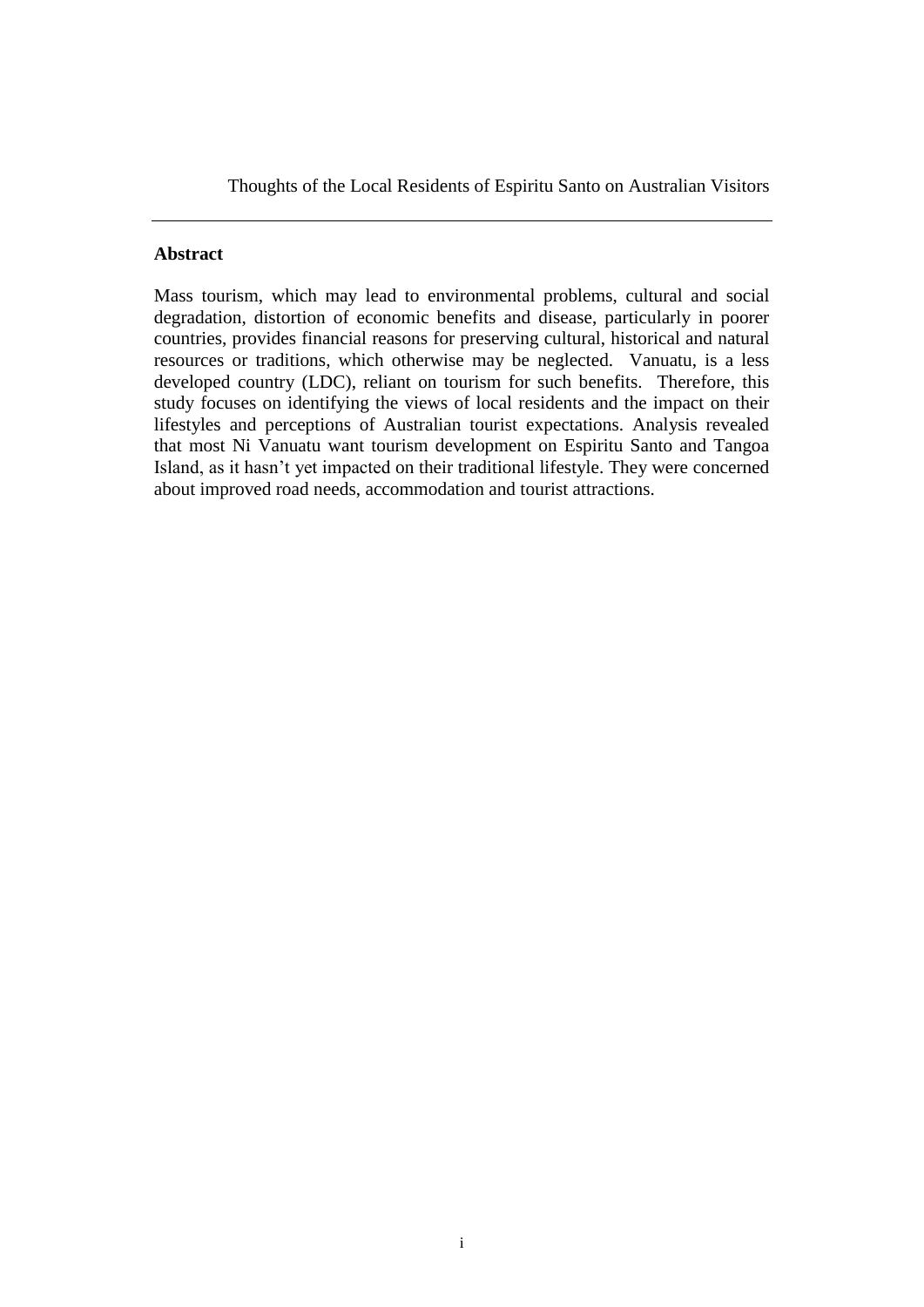## **INTRODUCTION**

To initiate development in remote areas a number of conditions need to be satisfied (Milne 1992; King & McVey 1997), including recognition by government that the development of tourism infrastructure is desirable, a willingness by residents of remote areas to accept tourism development, the building of infrastructure to foster tourism growth requiring contributions by both the private and public sectors, and finally the marketing of the remote localities in an effective manner (Bonham & Mak 1996). These issues are significant for small states that find that their traditional export industries of primary products are in decline and have few options aside from tourism with which to generate export income.

In global terms, the Pacific region attracts approximately 5.4% of the world"s international tourism arrivals (PATA 1999). In spite of its small size, tourism is one of the mainstays of the region"s economy and is a major employment provider for many of the countries in the region (Milne 1992). Parnwell (1993, p. 235) noted: "tourism represents a potentially powerful means by which economic activity might be spread to peripheral, economically underdeveloped areas". Projected growth in intra-Pacific travel and increased interest in heritage and cultural tourism is seen as being an asset in developing tourism growth in these regions.

The problems associated with tourism development in small remote areas are well illustrated in the South Pacific where there are two effective orders of remoteness:

- remote island nations such as Nauru, Pitcairn Island, Tonga, Cook Islands
- remote regions within remote island nations; these may be termed outer islands (Bonham & Mak 1996).

The research reported on in this paper examines the issue of tourism development in remote island regions using, the case of Espiritu Santo and the near offshore island of Tangoa, two of a number of relatively underdeveloped outer islands in Vanuatu. The research focused on the type of experiences which the Ni Vanuatu felt the Australian tourists wanted whilst on the outer islands and areas of operation and infrastructure which they thought could be improved on to enhance the tourist experience. The research also sought to identify the local residents' views in regard what economic gains are likely to be derived from tourism.

# **THE ECONOMIC SITUATION IN VAUATU**

Following the lead of other successful South Pacific nations, Vanuatu has emphasised on tourism as a means of economic development and a source of foreign exchange. According to the Tourism Council of the Pacific (1990) the objective was to use the money earned for the development of domestic industries, especially those classed as agro-based, upon which the country"s economic strength could be founded. The agro based policy did appear to be successful in the early 1980s, however, numerous natural and political disasters led to a dramatic reduction in arrivals in the latter half of the decade (Hoon 1990). Improvement in tourist figures in the early 1990s has led to tourism again playing a leading role in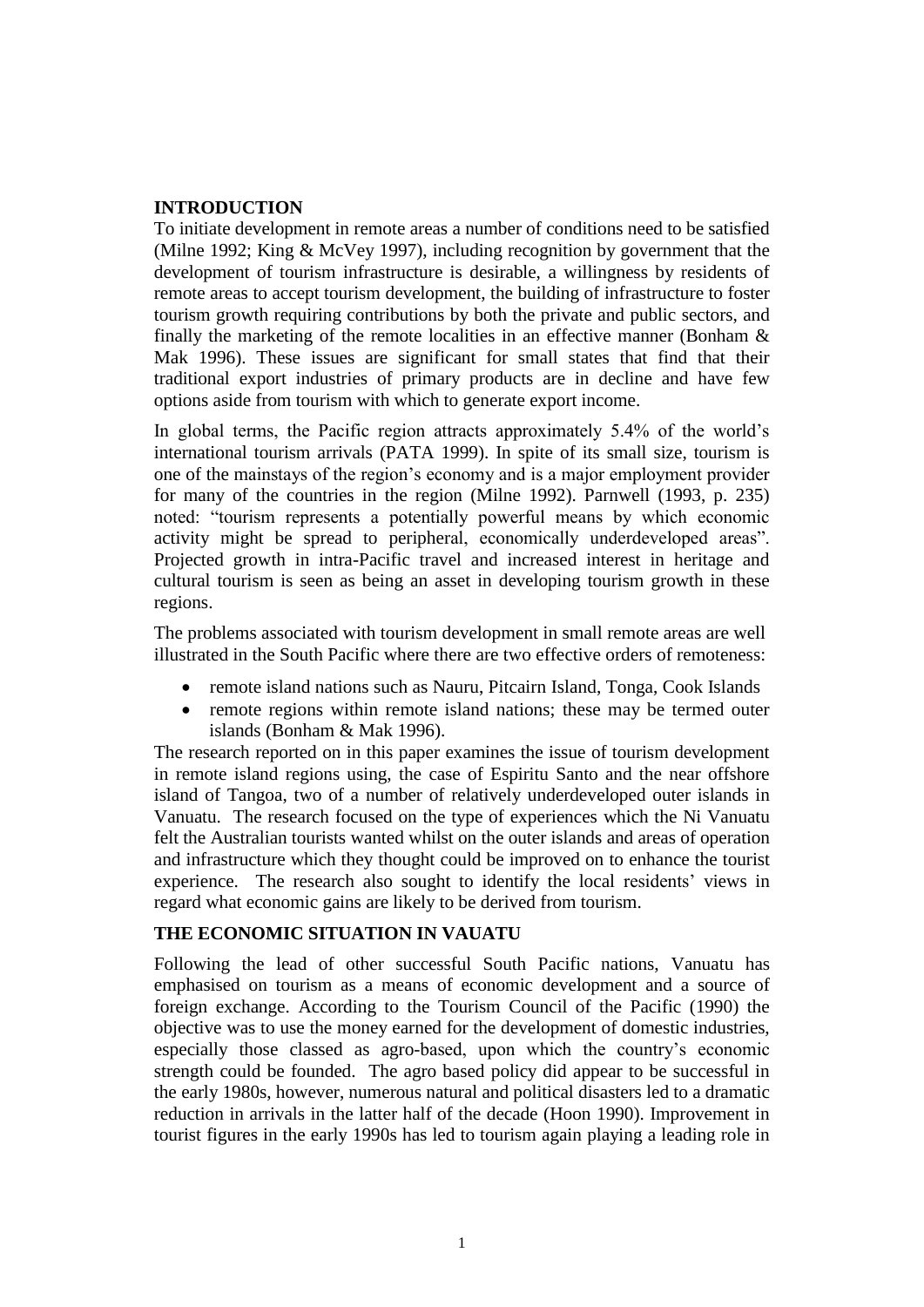the nation"s economy. In the year 2001, with unrest in several other Melanesian countries, Vanuatu"s economy should improve through tourism, with some potential benefits for the country, provided that a stable and secure political climate remains in place.

As a consequence of the neglect of regional economic development in the outer islands there are ongoing problems of poor infrastructure, particularly in relation to transport, education and health. There are also issues with tourism infrastructure. The outer islands of Vanuatu appear to have much to offer visitors, including unique cultures, abundant coral reefs, diving and fishing, as well as desirable scenery that include idyllic beaches, forests, and mountainous panoramas. Considered in unison with the tourism product currently available on Efate, the tourism potential of Espiritu Santo, Pentecost and other islands have the potential to provide a broader range of tourism experiences making the country more attractive as a tourism destination.

Recent investigations of the nature and style of tourism planning in the Pacific region (Jensen 1999; Muqbil 1995) have to its credit, revealed variations in style and approach and in commitment by governments. Vanuatu does have a tourism plan, whereas some other Pacific Island countries do not. However, there have been several changes within the government in Vanuatu and the Minister for Tourism has changed several times over recent years. This has led to a lack of commitment and consistency of practices by government (Hall 1998) and indicates that governments, at times, fail to "accord promotion of tourism a sufficiently high priority to ensure it competes on even terms with other segments of local economies" (Pearce 1990, p. 31).

As Britton"s (1982) research implied, the shackles of colonialism have often been broken by many small island states in the Pacific region, but a new post-colonial order and dependency has replaced the export of primary produce with an alternative dependence on importing international visitors. This is substantiated in part by the significant growth in visitor arrival numbers to Vanuatu in recent years.

## **TOURISM DEVELOPMENT IN REMOTE ISLAND COMMUNITIES**

A number of studies have been undertaken into the development of tourism in remote areas, including remote regions in continental areas (Buhalis & Cooper 1998) and in remote islands (King 1997; Fagence 1997: Craig-Smith 1996). Some studies have investigated tourism development by indigenous societies (Weaver 1998; Wahab 1997) but little research has been undertaken in the South Pacific region. Minerbi (1992) suggests that tourism is not a practice of the indigenous, but of large corporations making as much money as possible in ways which may not be compatible with balanced island development. The large corporations are looking at maximising profit and this may conflict with the traditional island ethics of giving and sharing. In many instances tourism planning tends to bypass the local people. The limited coverage of this topic in the literature indicates that there is considerable scope for further research into issues such as the outcomes for the local residents on the outer islands of Vanuatu.

Craig-Smith and Fagence (1994) suggest that difficulties which may be faced in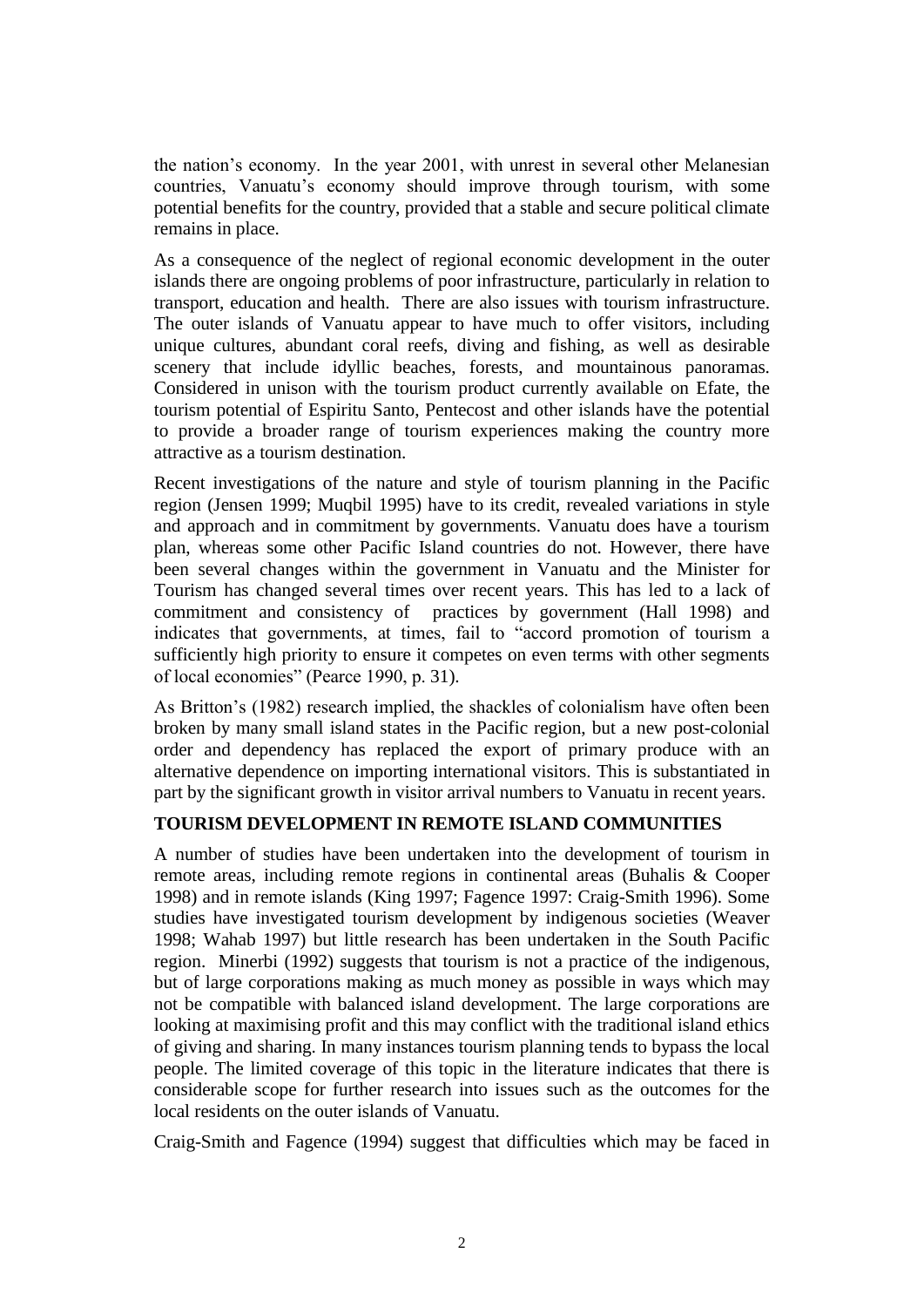developing remote regions include few financial resources, unskilled labour, social structure, land tenure and poor planning. To this list can be added environment issues (Dowling 1999), issues of foreign investment criteria (Mistilis & Tolar 2000), culture (Carlsen 1999) and climate (Craig-Smith 1996). Hall (1997) noted that the secondary tourism activities (STAs) would be useful in diversifying and expanding activities by involving the local indigenous people in the tourism industry. Hall (1997) indicates that this type of tourism must ensure:

- it is achievable and profitable,
- to supplements the village's subsistence economy,
- it enhances the preservation and enrichment of local culture.
- it enhances village stability both socially and economically,
- there is an initial investment indicated and that it is not exceeded, and
- it can be achieved and managed by locals only.

Whilst local residents see tourism as an economic advantage and that it should supplement the village economy and be profitable, it is doubtful that at this stage, that development would be achievable and profitable if managed only by locals as there is a lack of education in this and many other fields. While Hall"s (1997) study was specifically directed at the village level, similar issues need to be addressed when considering tourism development in remote regions.

In addressing tourism development in remote areas two major issues are apparent:

- What form of development is possible given the level of exploitable resources available in a remote area and what level of use is sustainable?
- What form of tourism development will interest potential visitors?

These are significant issues for the outer islands, as developing inappropriate forms of facilities may lead to non-sustainable levels of development or the failure to attract sufficient tourists to ensure viability as a destination.

De Burlo (1996) suggests that the government of Vanuatu, together with their planning advisers, feel that indigenous culture is at the centre of tourism development in their country. Crandell (1987) has concerns that indigenous cultures that have experienced little change for centuries are threatened by the powerful influences of Western culture, that often accompany the arrival of mass tourism in the developing world.

Research conducted by Pizam (1978) found that a heavy concentration of tourism on a destination area leads to negative resident attitudes towards tourists and tourism in general. Belisle and Hoy (1980) found that resident perceptions vary with the distance of resident's home from the tourism area while Milman and Pizam (1978) and Lankford and Howard (1994) found that residents employed in the tourism industry had a more positive attitude towards tourists than those not employed in the tourism industry.

# **TOURISM DEVELOPMENT ON ESPIRITU SANTO**

Tourism facilities on the outer islands are generally not well promoted and on Espiritu Santo there are relatively few developed tourism attractions. World War II relics and diving are the main two. Air links to the main island are limited to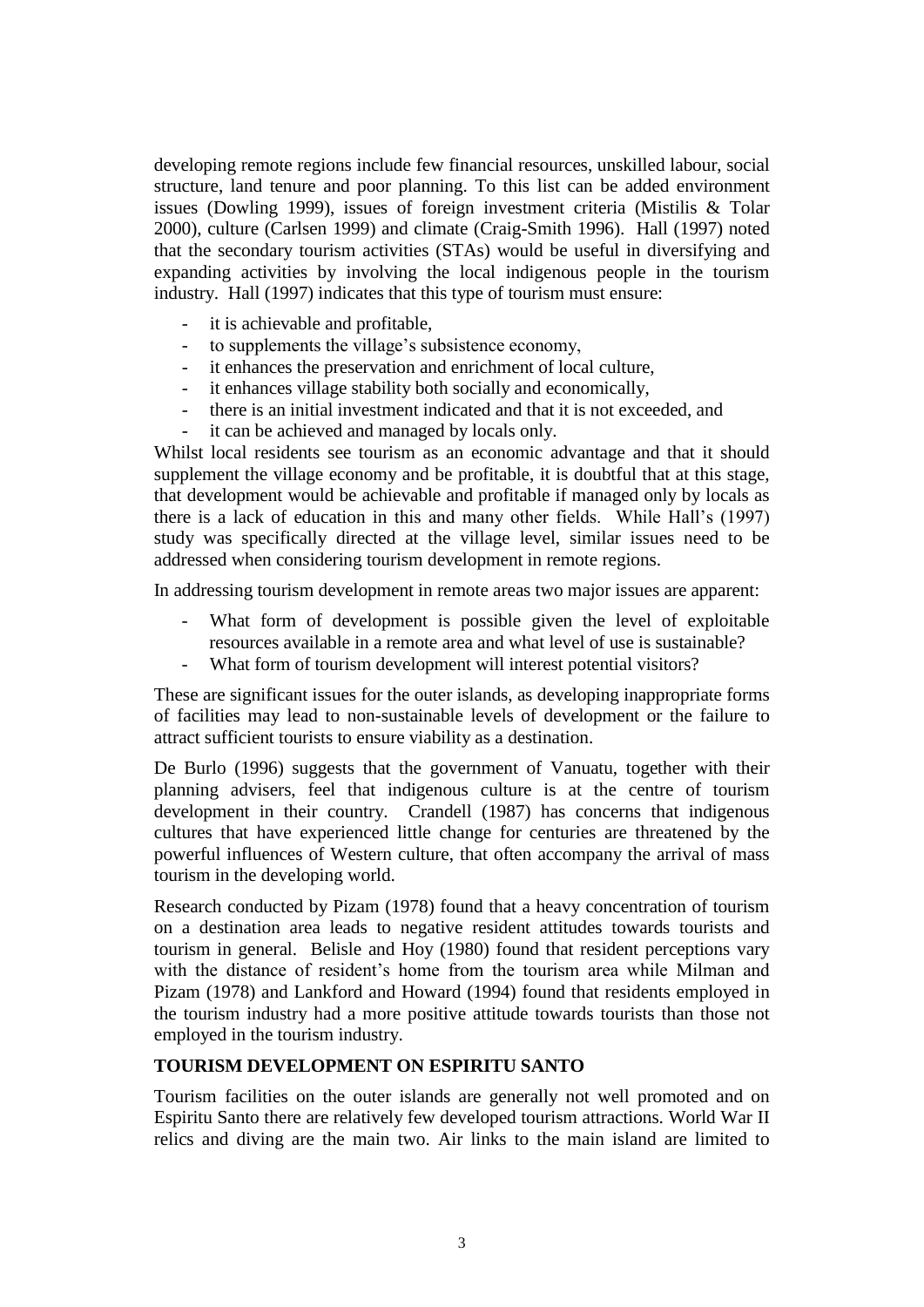services of the government airline Vanair, which flies 21 services a week to Espiritu Santo and uses DH8 turboprop aircraft seating 32-37 passengers per flight and DHT turboprop aircraft seating 20 passengers per flight. Both tourists and local residents use these flights. With approximately 362 seats available weekly there is considerable scope to enhance tourism providing that:

- the local community is willing to embrace tourism as a new industry;
- additional infrastructure is constructed where required; currently Espiritu Santo and the near offshore islands have 16 accommodation houses and there is only one superior resort (Bokissa) and five others which are described as adventure lodges (Braynart Publishing 2001); and
- interest in visiting the area can be generated in markets such as Australia.

There appears to be scant recognition however by the government in Port Vila of the tourism aspirations of residents in Espiritu Santo and little effort to identify and develop those elements of the supply side necessary to develop the outer islands. A low level of commitment by government may hinder tourism development in economic and environmental terms. This is surprising considering the importance of special niche tours, or ecotourism in general, to many of the Pacific Islands (King 1997).

Vanuatu is promoted overseas by the National Tourism Office of Vanuatu (NTO) which is represented by Air Vanuatu in Sydney, Brisbane and Melbourne in Australia, and which has representative offices in Auckland, New Zealand, and in Noumea in New Caledonia. The Tourism Council of the South Pacific (TCSP)represents the National Tourism Office of Vanuatu in Belgium, France, Germany, North America and the United Kingdom. However, as funds are limited, many smaller tourist regions are given a low priority or worse, are simply ignored in various marketing campaigns. These areas have responded by trying to promote their own islands whenever possible. At this stage, the effectiveness of regional promotion is not really known, as little research has been conducted to determine its effectiveness.

The task for remote regions and host communities wishing to encourage tourism is to identify possible markets and market sectors, identify the infrastructure required to service those markets, identify deficiencies in the region"s supply side that need to be rectified before preferred markets can be exploited and institute a process to implement required development. The first step is to identify the scope of potential markets and match these with the potential inherent in the region to identify which markets may be possible future targets for development. This requires analysis of the views of both residents of the remote region or "host" community (Mowforth & Munt 1998) and tourist sectors that might be potential targets for future marketing.

# **THE RESEARCH PROBLEM**

The specific research problem investigated centred on identifying the views of the local residents in relation to the economic gains to be derived from tourism. It also sought to explore their beliefs as to the type of experiences they think the Australian tourist expects from their destination. The research then sought to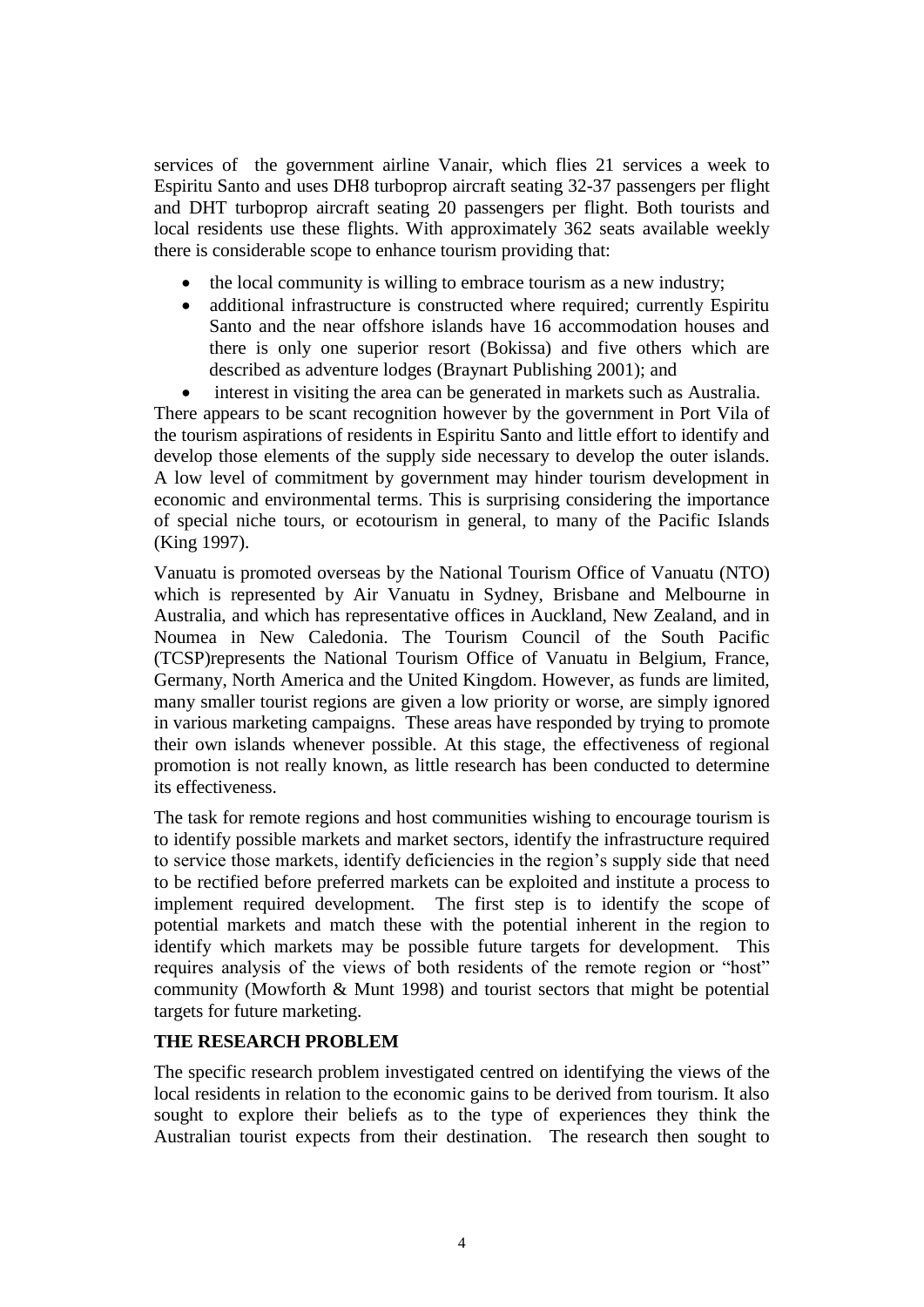highlight the areas operation or infrastructure which the local residents thought could be improved on to enhance the tourist experience.

# **METHODOLOGY**

There are a number of sources of secondary research including data gathered from government statistical sources, the tourism industry, general literature on Vanuatu and the outer islands" and travel brochures to the destination. For this research, existing academic and government reports were obtained from the Research School of Pacific Studies at the Australian National University (ANU), Vanuatu Bureau of Statistics (VBS), Government of Vanuatu, the National Tourism Office of Vanuatu (NTOV) and the Pacific Asia Travel Association (PATA). Obtaining this information provided a sound understanding of the history and growth of tourism to this region.

A questionnaire was considered the most suitable form of research instrument because of the need to obtain primary data. The use of a questionnaire had several advantages. It enabled the researcher to distribute the questionnaire personally, which enabled the respondents to ask questions on any points which they were unclear on. Secondly, it enabled the collection of specific information required for this research (Malhotra 1999). The questionnaire was pilot tested and minor amendments were made. It should be noted that most of the questions were kept to a yes/no or agree/disagree series due to the limited education of the local residents.

This research required the implementation of a survey to be conducted using a questionnaire, to obtain the required primary data.

 A survey was conducted on the Island of Espiritu Santo and the small offshore Tangoa Island. The questionnaire sought to identify the views of the local residents in relation to the economic gains to be derived from tourism. It then required the respondents to advise what type of experiences/facilities they thought the Australian tourist would use on the island. The research then sought to highlight the areas operation or infrastructure which the local residents thought could be improved on to enhance the tourist experience. The survey used both quantitative and qualitative questions and was completed by 61 respondents.

# **RESULTS**

The demographic findings appear first in this section followed by information covering tourism, infrastructure and facilities. The results relating to the age of respondents is shown in Table 1 indicate that 59% of all respondents on Espiritu Santo and Tangoa Island were between the age of 21 and 39 years.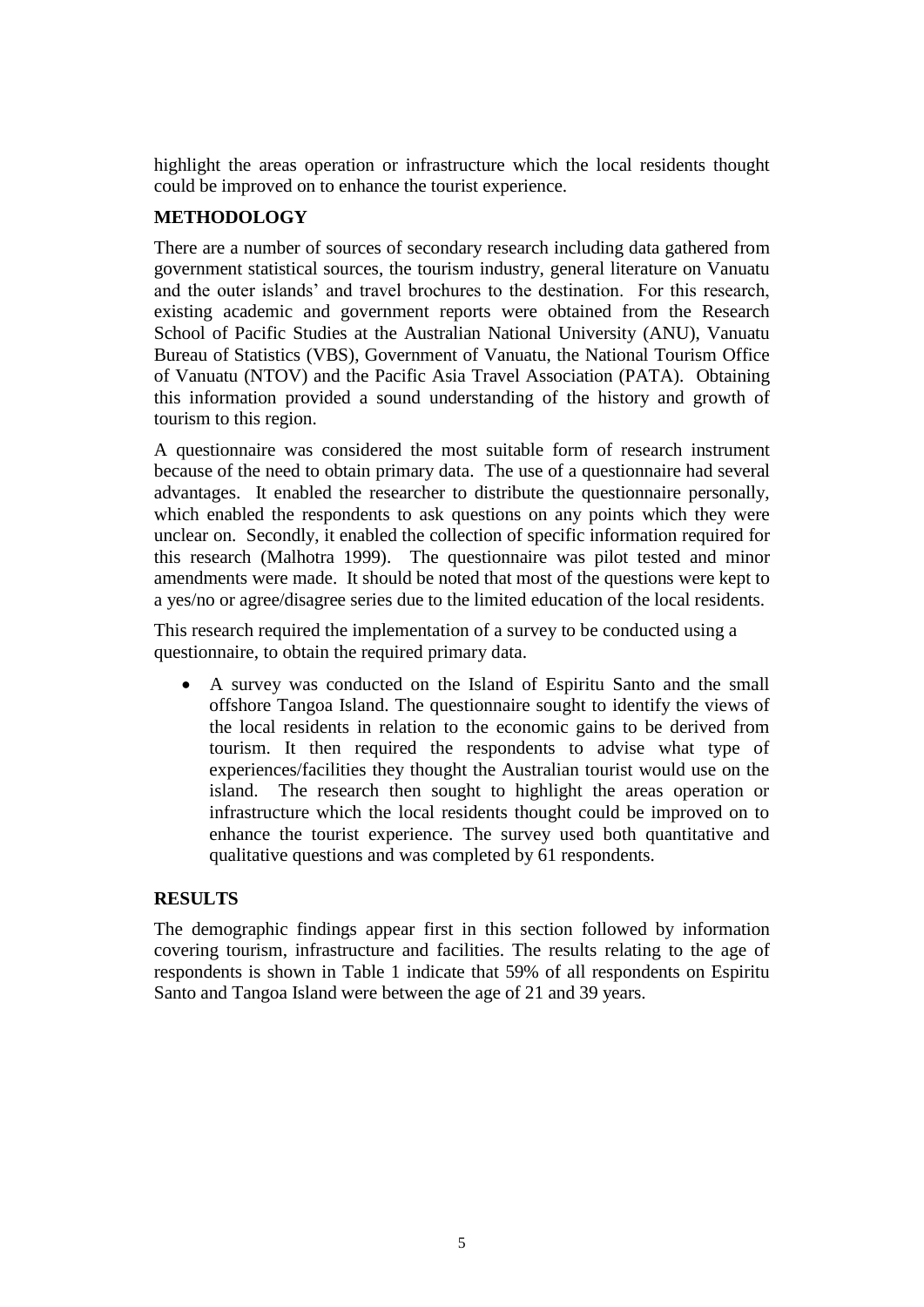### **Table 1 Age**

| Age group     | Percentage $(\% )$ |
|---------------|--------------------|
| 20 and under  | 19.7               |
| $21-29$ years | 32.8               |
| $30-39$ years | 26.2               |
| $40-49$ years | 9.8                |
| $50-59$ years | 9.8                |
| 60 and over   |                    |

Approximately 46% of respondents were male and 54% were female. The majority of respondents (62.7%) of respondents were employed on a full time basis whilst 38% thought that their employment was tourism related.

Local residents were asked if they wanted tourists to come to Espiritu Santo and Tangoa Island. The majority of respondents (93.4%) said that they did want tourists to come to their island. The remaining 6.6% chose not to answer this question. The main responses given as to why local residents want tourists on their island were that the tourists are good for the economy (73.8%), the local residents like showing visitors their culture (62.3%), and that tourists bring development (54.1%).

The Ni Vanuatu were then asked to indicate which activities/facilities they thought tourists to their island would be interested in using. The top three activities shown in Table 2 were going to the beach, buying local handicrafts and going scuba diving. The least important factor considered by the local people was going to clubs.

| <b>Activities/facilities</b> | $(\%)$ Yes | Rank           | <b>Mean</b> | $(\%)$ No | Rank          | <b>Mean</b> |
|------------------------------|------------|----------------|-------------|-----------|---------------|-------------|
| Going to beaches             | 83.3       |                | 1.17        | 16.7      | 14            | 1.30        |
| Buying local handicrafts     | 80         | $\overline{2}$ | 1.58        | 18.3      | 13            | 1.35        |
| Scuba diving                 | 75         | 3              | 1.87        | 25        | 12            | 1.63        |
| Visiting local rainforests   | 53.3       | 4              | 1.72        | 46.7      | 11            | 1.85        |
| Cultural shows               | 48.3       | 5              | 1.51        | 51.7      | 10            | 1.75        |
| Boat cruises                 | 35         | 6              | 1.62        | 65        | 9             | 1.85        |
| Fishing                      | 33.3       | 7              | 1.90        | 66.7      | 8             | 1.90        |
| Visiting national parks      | 28.3       | 8              | 1.74        | 71.7      | 7             | 1.90        |
| Coach tours                  | 23         | 9              | 1.75        | 75.4      | 6             | 1.90        |
| <b>Shopping</b>              | 21.7       | 10             | 1.12        | 78.3      | 5             | 1.30        |
| Restaurants                  | 21.7       | 10             | 1.20        | 78.3      | 4             | 1.40        |
| Casino                       | 13.3       | 12             | 1.78        | 86.7      | $\mathcal{R}$ | 1.95        |
| Night clubs                  | 8.3        | 13             | 1.88        | 91.7      |               | 1.95        |
| Clubs                        | 8.3        | 13             | 1.97        | 91.7      |               | 1.80        |

## **Table 2 Activities**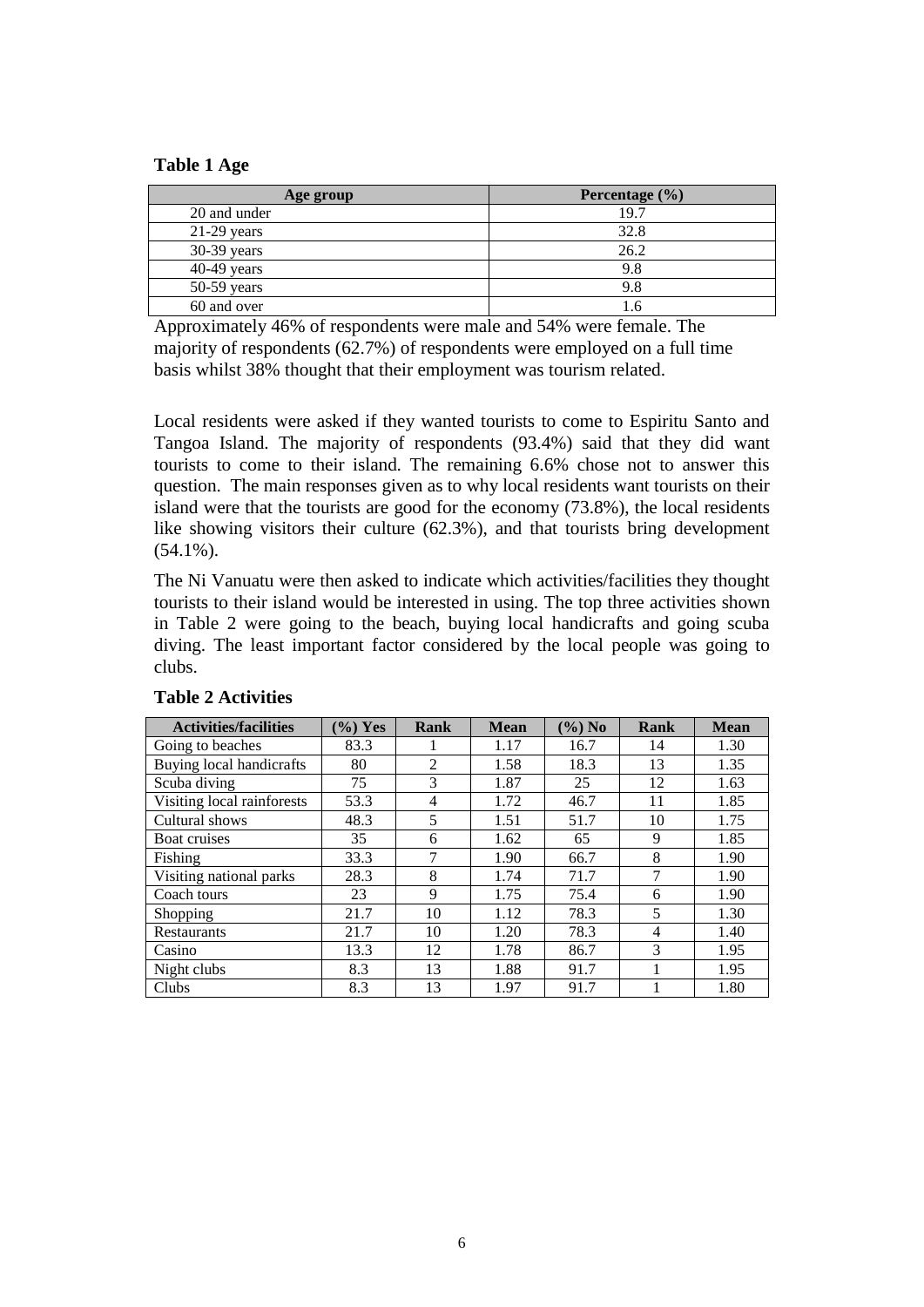Local residents were asked to simply either agree or disagree to a series of statements relating to tourism. Their responses would be based on their experiences and beliefs and are shown in Table 3.

| <b>Statement</b>                                        | (%)<br>agree | Rank           | $($ %)<br>disagree | Rank           |
|---------------------------------------------------------|--------------|----------------|--------------------|----------------|
| Tourism is good for employment                          | 98.2         |                | 1.8                | 8              |
| More restaurants are needed on the island               | 96.6         | $\mathfrak{D}$ | 3.4                | 7              |
| More local cultural experiences needed                  | 94.6         | 3              | 5.4                | 6              |
| More tourism related activities needed                  | 92.7         | 4              | 7.3                | 5              |
| More shopping opportunities needed                      | 89.7         | 5              | 10.3               | 4              |
| There should be more tourism on the island              | 85.7         | 6              | 14.3               | 3              |
| Tourism has no effect on the traditional way of<br>life | 40           | 7              | 60                 | $\overline{2}$ |
| Tourism has a bad effect on traditional way of<br>life  | 25.9         | 8              | 74.1               |                |

**Table 3 Local resident responses**

While most Ni Vanuatu agree that tourism is good for the economy the majority also feel that the tourism experience on their outer island is lacking by way of limited restaurants, shopping, cultural experiences and other tourism related activities. Although the Ni Vanuatu indicated in Table 3 that only a small percentage of visitors would use shopping facilities or restaurants. Perhaps their previous answer regarding activities/facilities reflected the lack of opportunity existing at the present time.

In the next question the Ni Vanuatu were asked to rank in order of importance what they felt should be improved to enhance the tourism experience for the tourists. The findings are shown in Table 4

|  |  | Table 4 Areas that could be improved for an enhanced tourism experience |  |
|--|--|-------------------------------------------------------------------------|--|
|  |  |                                                                         |  |

| <b>Areas</b>                   | Ranked in order of importance $(\% )$ |
|--------------------------------|---------------------------------------|
| Roads                          | 65.5                                  |
| Accommodation houses           | 18.8                                  |
| Tourist attractions            | 14.5                                  |
| Tourist safety                 | 11.1                                  |
| Cultural activities            | 10.7                                  |
| Medical facilities             | 9.4                                   |
| Local handicrafts as souvenirs | 8.8                                   |
| Shopping facilities            | 3.1                                   |

Whilst the improvement of roads is clearly an issue with the local residents there is little difference in numbers between the accommodation houses, tourist attractions and tourist safety.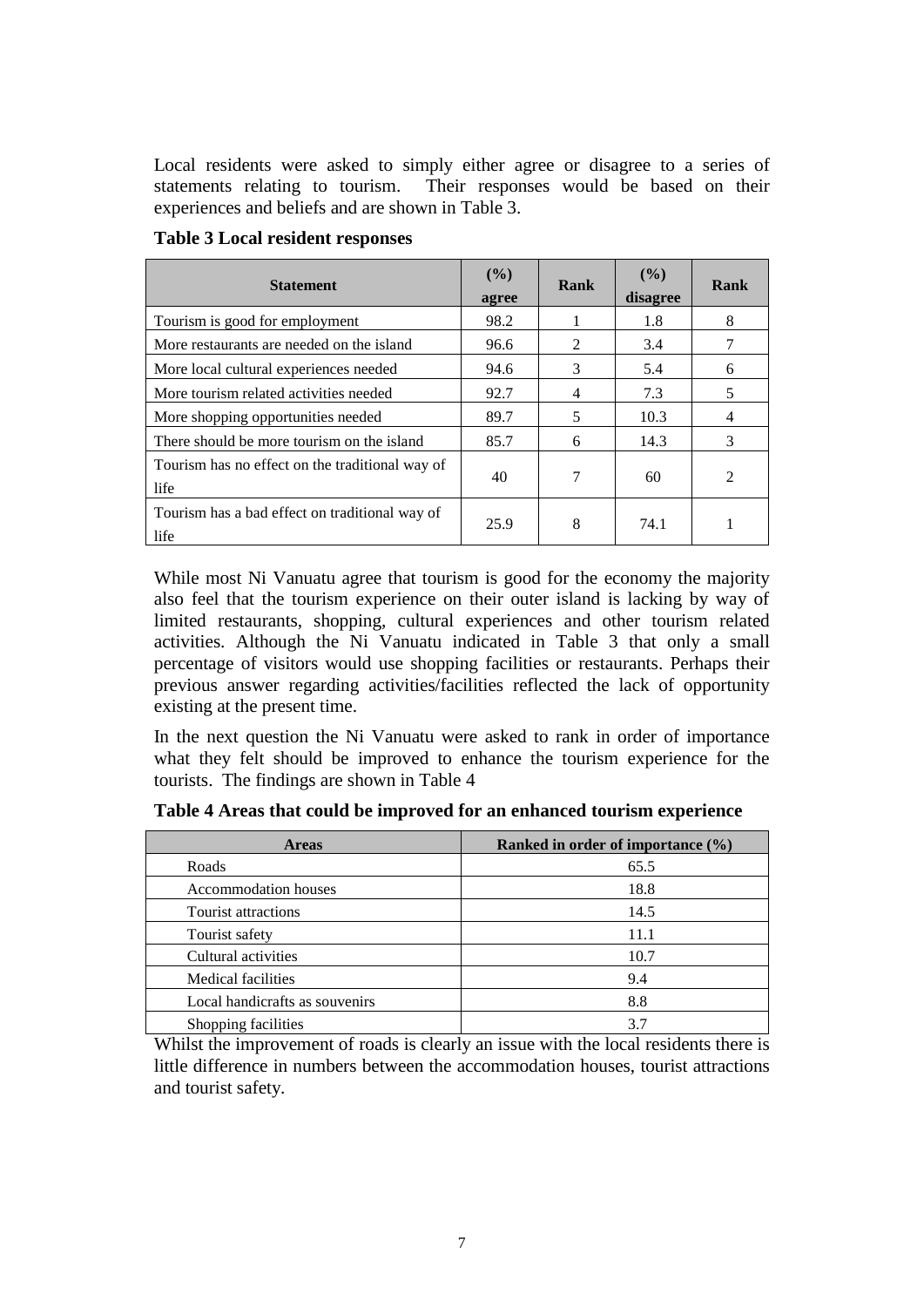### **Conclusion**

It should be noted that there were limitations in relation to the research relating to the duration of the study and the time of year in which it took place. However, little research has been conducted with the local resident of Espiritu Santo or Vanuatu in general and this research gives first hand insights into what the locals think of tourism to their region. Whilst the majority of Ni Vanuatu agree that there is a need for tourism there should also be greater consultation between the National Tourism Office of Vanuatu and the local stakeholders which reflects the findings of Hall (1997). There should be additional government investment by Vanuatu in education and training and developing tourism infrastructure (at grass roots level) particularly product suitable to all stakeholders. It is obvious there are some grounds of agreement and of disagreement. Clearly, it would be inappropriate to force the outer islands to develop a tourism industry that they are uncomfortable with. Respecting the wishes of the local residents is important.

Social and cultural issues, which should be considered, are the fact that Australian tourists visiting the outer islands are travelling to an area with a primitive culture or which is considered to have an unsophisticated population (King 1997; de Burlo 1996). This is noted in relation to restaurant and hotel staff who serve guests. Many local residents may find the tourist lifestyle exotic or appealing and compare the clothing and possessions of the tourist to what they have, or do not have themselves (Carlsen 1999). There is the division in comparing what one culture has against another and wanting to take only those elements which are seen as "good". Not all groups will see the ways of the tourist as desirable and in some cases resentment by local people toward tourists may be generated by the apparent gap in economic and cultural circumstances (Mistilis & Tolar 2000; Hall 1997).

Further study should be conducted with tourists departing Vanuatu and the off shore island to establish if what the local Ni Vanuatu residents feel the Australian tourists want to experience or participate in, is actually what they used or think they would use should they venture off the main island. A comparison of both findings would assist the local tourism authority to develop a product which is acceptable to both the local residents and the Australian tourists alike.

### **References:**

Belsie, F & Hoy, D 1980, 'The Perceived Impact of Tourism by Residents', *Journal of Tourism Research*, vol. 7, no. 1, pp. 83-101.

Bonham, C & Mak, J 1996, 'Private Versus Public Financing of State Destination Promotion', *Journal of Travel Research*, vol. 35, no. 2, pp. 3-10.

Braynart Publishing 2000, *Pacific Travel Fact File 2000-2001*, 26th edn, Braynart Publishing, Queensland.

Britton, S 1982, 'The Political Economy of Tourism in the Third World', *Annals of Tourism Research,*, vol. 9, pp. 331-58.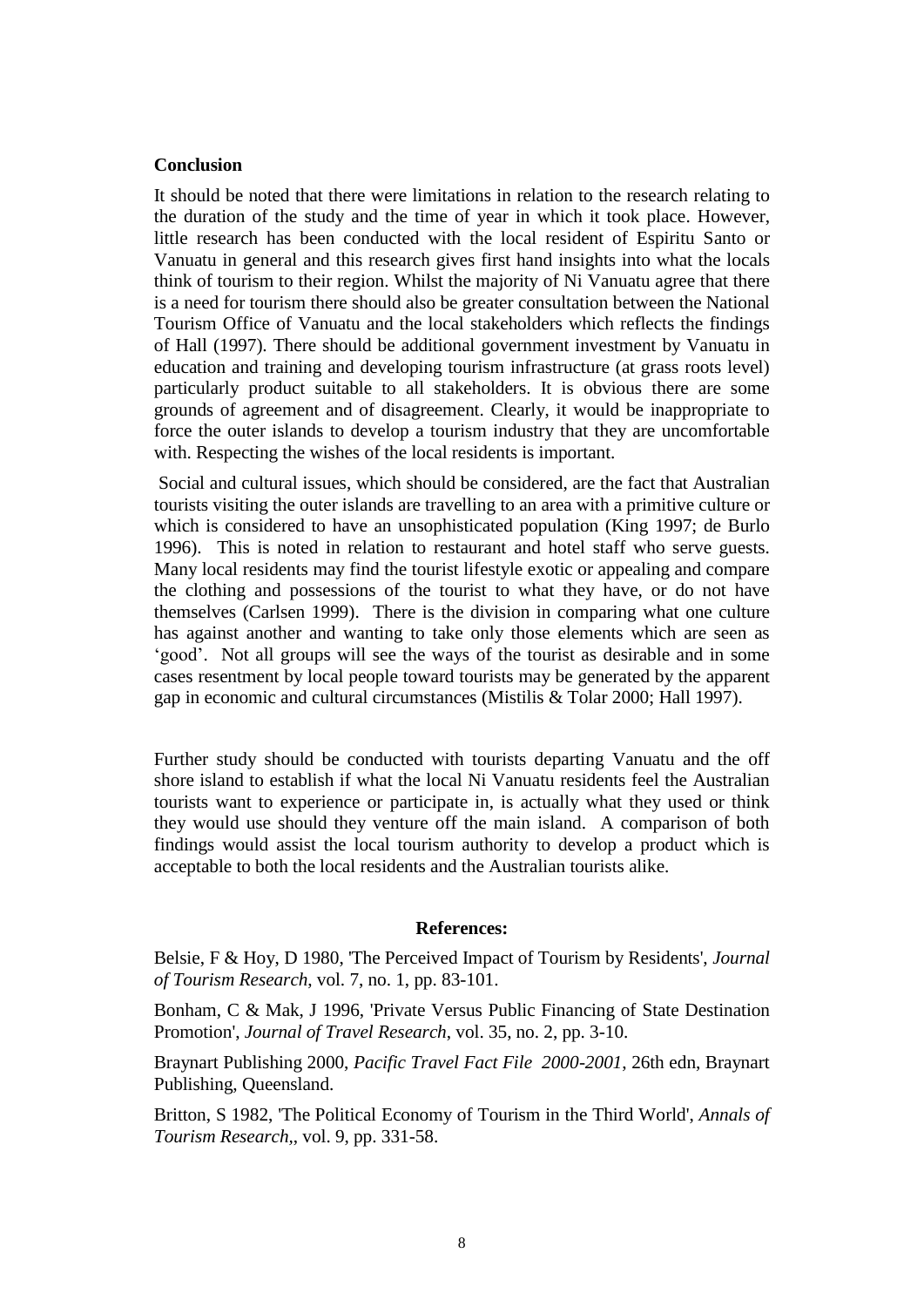Buhalis, D & Cooper, C 1998, 'Competition and Co-operation: Small and Medium Sized Tourism Enterprises at the Destination', in E Faulkner & G Moscardo (eds), *Embracing and Managing Change in Tourism: International Case Studies*, Routledge, London.

Carlsen, J 1999, 'Tourism Impacts on Small Islands: A Longitudinal Study of Community Attitudes to Tourism on the Cocos (Keeling Islands)', *Pacific Tourism Review*, vol. 3, no. 1, pp. 25-35.

Craig-Smtih, S 1996, 'Tourism in the Pacific: Issues and Cases', in CM Hall & SJ Page (eds), *Economic Impact of Tourism in the Pacific*, International Thomson Business Press, London, pp. 36-48

Craig-Smith, S & Fagence, M 1994, *Learning to Live with Tourism*, Pitman, Melbourne.

Crandell, L 1987, 'The Social Impact ofTourism on Developing Regions and its Management', in JRB Ritchie & CR Goeldner (eds), *Travel Tourism and Hospitality Research*, Wiley, New York, pp. 373-83.

de Burlo, C 1996, 'Tourism in the Pacific: Cases and Issues', in CM Hall & SJ Page (eds), *Economic Impact of Tourism in the Pacific*, International Thomson Business Press, London, pp. 235-55.

Dowling, RK 1999, 'Ecotourism at the Dawn of the New Milenium: Some Thoughts for the Southern Hemisphere', in RK Dowling (ed.), *Australian Ecotourism Guide 2000: The Essential Resource for the Australian Ecotourism Industry*, Ecotourism Association of Australia, Australia, pp. 11-3.

Fagence, M 1997, 'An Uncertain Future for Tourism in Microstates: The Case of Nauru', *Journal of Tourism Management*, vol. 18, no. 6, pp. 385-92.

Hall, CM (ed.) 1997, *The Policy Dimensions of Rural Tourism and Recreation*, Tourism in the Pacific Rim, Addison Wesley Longman Pty Ltd, Melbourne.

Hall, CM 1998, *Introduction to Tourism in Australia*, 3rd edn, Longman, Melbourne.

Hoon, YS 1990, 'Vanuatu: Life's Tough When You're Small', *PATA Travel News*, no. September, pp. 66-8.

Jensen, S 1999, *Catalogue of Data Services: Annual Topic Update 1998*, Luxembourg Office for Official Publications of the European Community, Luxembourg.

King, B 1997, *Creating Island Resorts*, Routledge, London.

King, B & McVey, M 1997, 'Hotel Investment in the South Pacific', *Travel and Tourism Analyst*, vol. 5, pp. 63-87.

Lankford, SV & Howard, DR 1994, 'Developing a Tourism Impact Attitude Scale', *Annals of Tourism Research*, vol. 21, pp. 121-39.

Malhotra, NK 1999, *Marketing Research: An Applied Orientation*, 3rd edn, Prentice-Hall International, London.